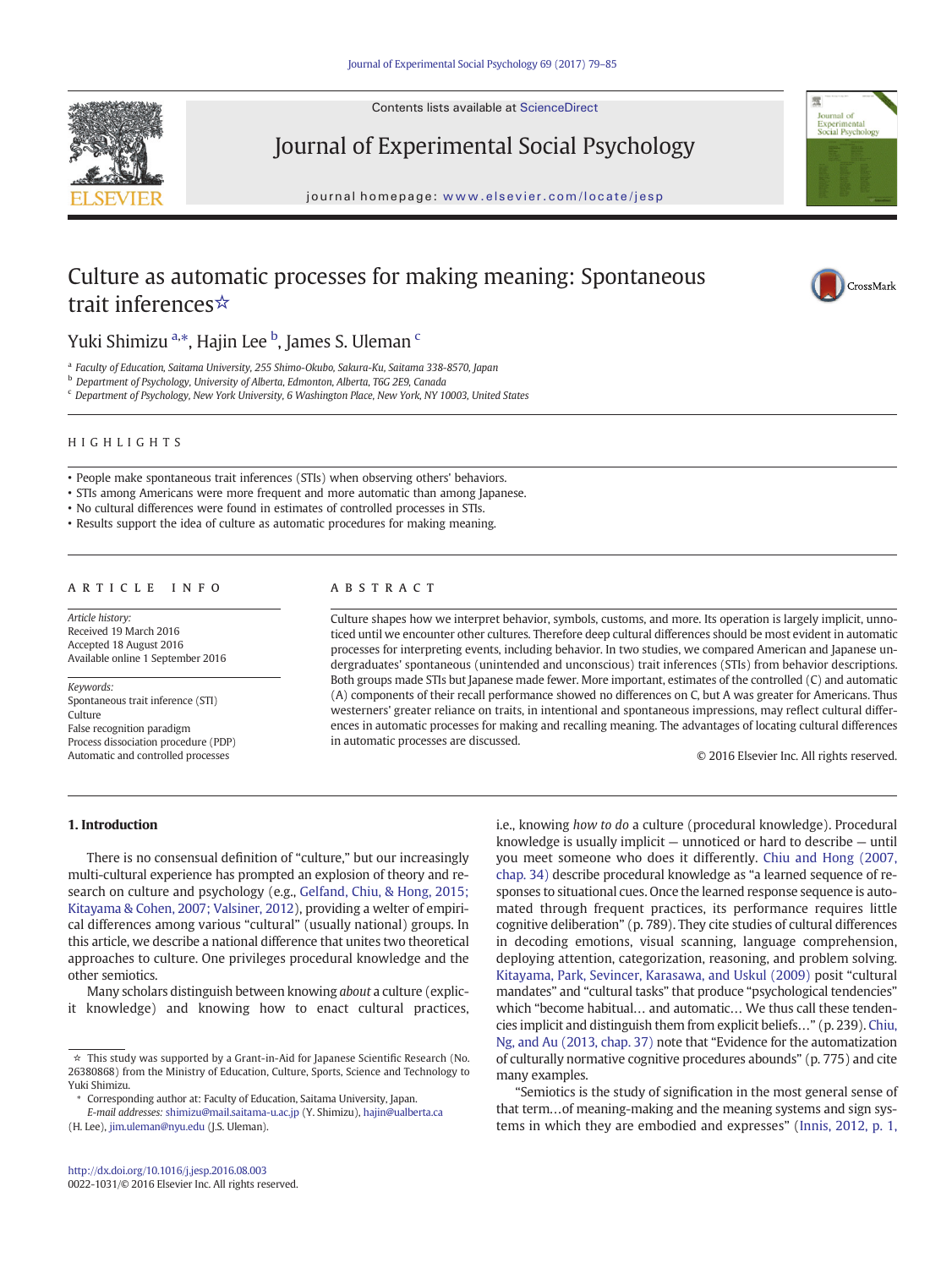[chap. 13](#page-6-0)). The influential cultural anthropologist Clifford [Geertz \(1973\)](#page-5-0) favored this approach. "The concept of culture I espouse… is essentially a semiotic one. Believing… that man is an animal suspended in webs of significance he himself has spun, I take culture to be those webs…" (1973, p. 5). He also favored attention to concrete behavior. "Behavior must be attended to… because it is through the flow of behavior — or, more precisely, social action — that cultural forms find articulation" (1973, p. 17).

Both of these traditions are illustrated by cultural differences in spontaneous social inferences [\(Uleman, Saribay, & Gonzalez, 2008](#page-6-0)). Spontaneous inferences result from unintended and unconscious procedures for giving behaviors meaning. These meanings have included personality traits and goals, situation characteristics, non-social causes, and justice concerns [\(Uleman et al., 2008](#page-6-0)). Imagine you observe someone yelling at other people. You are likely to spontaneously infer that this person is short-tempered. Spontaneous trait inference (STI) is a relatively effortless implicit process that occurs even when people are not instructed to make such inferences and have no such explicit goal [\(Uleman et al., 2008](#page-6-0)). Observed behaviors are encoded in trait terms, and then trait concepts are associated with the actors. And critically for our purpose here, there are cultural differences in STI.

### 1.1. Cultural differences in STI

Studies of cultural differences in intentional impression formation have demonstrated that Westerners emphasize personal causes of social behaviors, such as traits, while Asians emphasize situational causes (e.g., [Fiske, Kitayama, Markus, & Nisbett, 1998; Nisbett, Peng, Choi, &](#page-5-0) [Norenzayan, 2001](#page-5-0)). Differences in attention may play a role. Westerners pay more attention to the central actor while people from East Asian cultures (e.g., Japan, China, and Korea) are more sensitive to contextual information (e.g., [Ji, Peng, & Nisbett, 2000; Kitayama, Duffy, Kawamura,](#page-6-0) [& Larsen, 2003; Masuda & Nisbett, 2006](#page-6-0)). Self-descriptions differ in similar ways, with Euro-Americans describing themselves more in trait terms, Koreans using more social roles and contextual qualifications, and Asian Americans falling in between [\(Rhee, Uleman, Lee, & Roman,](#page-6-0) [1995\)](#page-6-0).

Similar cultural differences in STIs have been reported. [Na and](#page-6-0) [Kitayama \(2011\)](#page-6-0) found that STIs occurred among European American but not among Asian American students at the University of Michigan. [Zárate, Uleman, and Voils \(2001\)](#page-6-0) reported a similar cultural difference between European American and Latino American students at the University of Texas—El Paso. Whereas these studies compared ethnic groups within American culture, using materials in English, more recent studies have examined the occurrence of STIs among East Asian people in their own languages [\(Shimizu, 2012; Zhang & Wang, 2013](#page-6-0)). For example, [Shimizu \(2012\)](#page-6-0) investigated STI among Japanese 5th-graders, 7th-graders, and undergraduates, using the savings-in-relearning paradigm [\(Carlston & Skowronski, 1994](#page-5-0)). Participants did show STIs, indicating that STI is not uniquely western. But comparisons across studies using different methods can be problematic. The present studies compared American and Japanese undergraduates' STI directly, with the false recognition paradigm and the same stimuli but in English and Japanese respectively. They also estimated the contributions of automatic and controlled processes to detecting these STIs through the process dissociation procedure (PDP, [Jacoby, 1991\)](#page-6-0).

#### 1.2. Automatic and controlled processes in STIs

Given that STIs are usually unconscious and always unintended, how can we detect them? Studies have employed lexical decisions and memory tasks such as false recognition and savings in relearning to measure STI ([Uleman et al., 2008\)](#page-6-0). For example, in [Todorov and Uleman's \(2004\)](#page-6-0) false recognition paradigm, participants under memory instructions are shown pairs of persons' faces and behavioral sentences that imply (or contain) traits. After a delay, they are presented with face–trait pairs and decide for each pair whether the trait word appeared in the behavioral sentence previously paired with the face. Participants are more likely to falsely recognize implied traits when they are paired with the corresponding actors' faces than when they are paired with other faces that they have seen. This false recognition indicates that participants inferred traits from behaviors spontaneously when they read the behaviors, and that they bound (linked) them to the specific actors.

Early STI studies (e.g., [Winter, Uleman, & Cunniff, 1985\)](#page-6-0) explored how automatic STI is by examining criteria for automaticity besides lack of awareness and intention. Unfortunately this approach is limited because various criteria [\(Bargh, 1994](#page-5-0)) do not always covary. An alternative approach is to define automatic processes as "not controlled," design tasks to estimate control directly, and use that estimate to calculate the contribution of automatic processes ([Jacoby, 1991](#page-6-0)). This process dissociation procedure (PDP) recognizes that automatic and controlled processes both contribute to performance on most memory and social judgment tasks ([Payne & Bishara, 2009](#page-6-0)). [Uleman, Blader,](#page-6-0) [and Todorov \(2005\)](#page-6-0) used the PDP to show that STI depends on both automatic and controlled processes (see also [McCarthy &](#page-6-0) [Skowronski, 2011\)](#page-6-0). PDP has been applied to other social topics such as decision making (e.g., [Ferreira, Garcia-Marques, Sherman, &](#page-5-0) [Sherman, 2006](#page-5-0)) and stereotyping (e.g., [Mazerolle, Régner, Morisset,](#page-6-0) [Rigalleau, & Huguet, 2012; Payne, 2005; Sherman, Groom, Ehrenberg,](#page-6-0) [& Klauer, 2003](#page-6-0)).

The PDP includes two conditions: "inclusion" in which both automatic and controlled processes contribute to performance, and "exclusion" in which the two processes work in opposition. The difference in participants' performance between these two conditions provides an estimate of controlled processes (C). Automatic processes (A) are then estimated for each participant from that, following a few simple algebraic equations. (C and A do not sum to 1.) [McCarthy &](#page-6-0) [Skowronski \(2011, Experiment 3\)](#page-6-0) showed that participants' reports of unintentionally making trait inferences correlate with estimates of C but not A.

# 1.3. Culture as automatic procedures for making meaning

All of this suggests identifying "culture" with the automatic procedures for imbuing meaning into our own and others' behavior (and cultural icons, rituals, and customs in particular contexts) in ways that distinguish one culture (or subculture) from another. Particularly revealing are those differences in performance that individuals cannot control, even when they wish to. These are most diagnostic of culturespecific procedural knowledge. So in tasks that involve both controlled (C) and automatic (A) processes, as most performances do, and which can be structured so that the contribution of both C and A can be estimated, the differences most diagnostic of deep cultural differences are differences in (A), the automatic processes.

A recent study by [Lee, Shimizu, and Uleman \(2015\)](#page-6-0) illustrates this concept of automatic processes as a signature of deep cultural differences in impression formation. They studied spontaneous trait transference (STT), the unintended transfer of trait inferences to observers who tell about other people's trait-implying behaviors. If Adam says that Bob returned the wallet with all the money in it, and Bob is absent (i.e., no photo of him is present; [Goren & Todorov, 2009\)](#page-6-0), then honest becomes associated with (the photo of) Adam. [Lee et al. \(2015\)](#page-6-0) used false recognition with the PDP to study STT among American and Japanese undergraduates in their respective languages. They found that STT occurred among both American and Japanese, but more frequently among Americans. Controlled processes did not differ in both samples, but automatic processes were weaker among Japanese. They noted that, because STT indexes trait activation, an elemental component of impression formation, STT and PDP are useful tools for investigating cultural differences in elemental processes of impression formation.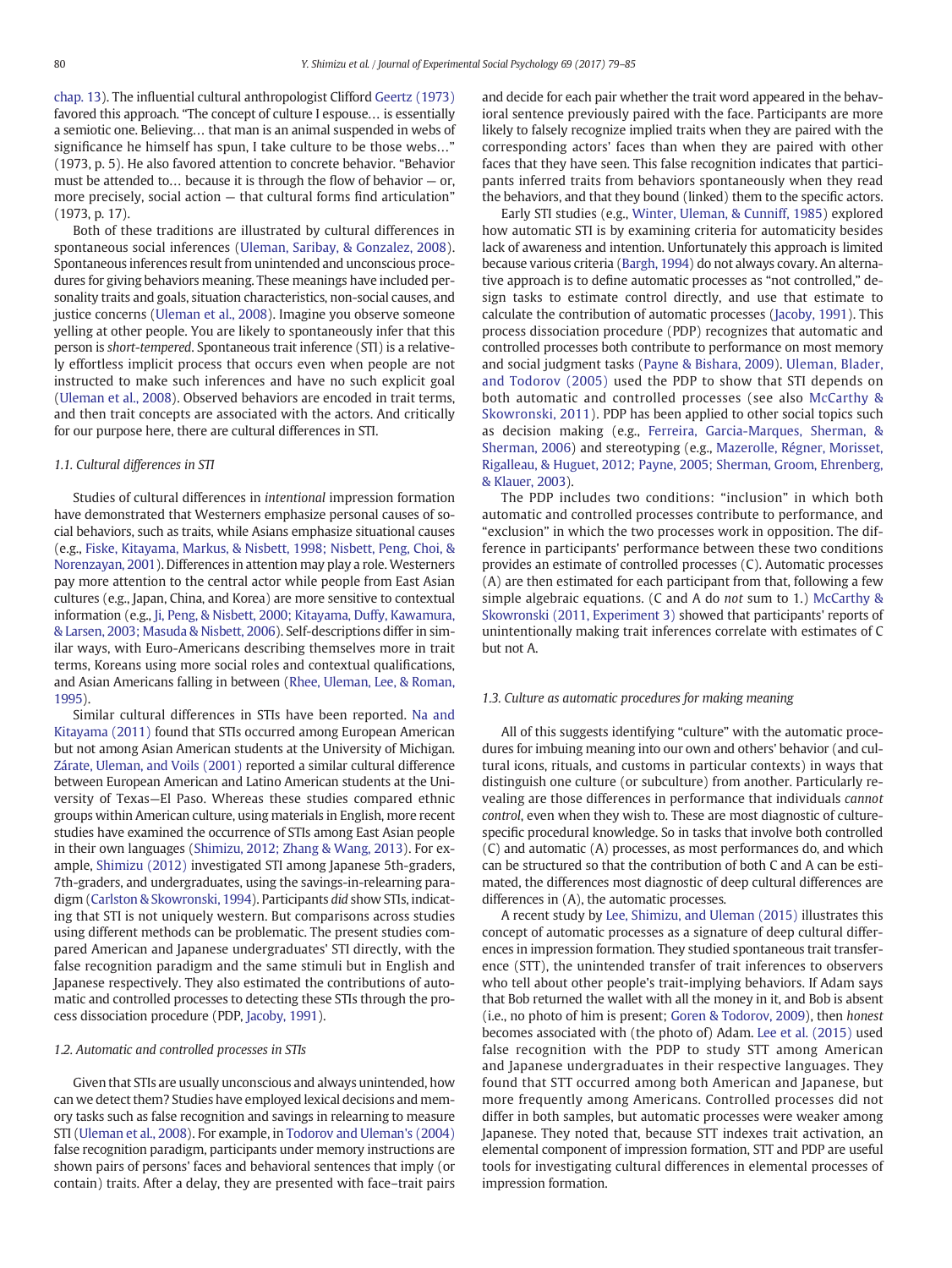# <span id="page-2-0"></span>1.4. The present studies

The present studies used the PDP to investigate cultural variations in automatic and controlled processes underlying detection of STI with the false recognition paradigm. We predicted that STIs among Americans are both more frequent and more automatic than among Japanese. In Study 1, we compared the contributions of automatic and controlled processes to STIs among Japanese and American undergraduates. [Study 2](#page-3-0) extended the results of Study 1 by comparing three groups of undergraduates — European American, Asian American, and Japanese — using multiple sentences to imply each trait. We report all measures, manipulations, and exclusions in these studies. STIs result from arguably more complex processes than STT ([Carlston &](#page-5-0) [Skowronski, 2005;](#page-5-0) but cf. [Orghian, Garcia-Marques, Uleman, & Heinke,](#page-6-0) [2015](#page-6-0)) and differ from the cultural differences in intentional impression formation noted above [\(Nisbett et al., 2001](#page-6-0)). Would the PDP reveal that cultural differences in STI are at least partly automatic, and thereby support the idea of culture as automatic procedures for making meaning?

### 2. Study 1

#### 2.1. Method

# 2.1.1. Participants

Fifty-nine American undergraduates (40 females,  $M_{\text{age}} = 19.85$ , range: 18–23 years old) at New York University and 63 Japanese undergraduates (48 females,  $M_{\text{age}} = 19.38$ , range: 18–24 years old) at Saitama University participated. We excluded five additional participants who described the experiment as relating to the impression formation at the end of the experiment. The number of participants was determined a priori based on a previous study investigating cultural differences in the automaticity of elemental impression formation ([Lee et al., 2015](#page-6-0)). All American participants were native speakers of English and all Japanese participants were native speakers of Japanese. American and Japanese studies were conducted in English and Japanese respectively. American participants received partial course credit and Japanese participants received a small gift for participation.

#### 2.1.2. Material

We pre-tested 100 trait-implying behavioral descriptions in both America and Japan, including descriptions used in a previous study [\(Uleman, 1988\)](#page-6-0). The sentences written in English were translated into Japanese and checked through back-translations.<sup>1</sup> In an open-ended task, 48 American and 131 Japanese pretest participants were presented with 100 trait-implying behavioral descriptions and asked to write down inferences about each description.<sup>2</sup> We selected the 40 sentences that led to (a) the highest consensus on the same traits (including synonyms), and (b) approximately the same number of similar inferences across cultural groups for all descriptions. The consensus rate for these 40 sentences was 0.85 ( $SD = 0.09$ ) among Americans and 0.80 ( $SD =$ 0.16) among Japanese, reflecting no difference between the two samples,  $t(39) = 1.67$ ,  $p = 0.104$ , Cohen's  $d = 0.28$ .

# 2.1.3. Procedure

We used a modified version of the false recognition paradigm [\(Todorov & Uleman, 2004](#page-6-0)). Participants first viewed a series of 50 photo–behavior pairs in random order, "to memorize for a subsequent memory test," in the exposure task. We selected 50 faces of various races (25 females) for American participants and 50 Asian faces (25 females) for Japanese participants. Twenty pairs composed the inclusion task, explicitly including a trait word (e.g., "He was calm and phoned for help while the others just screamed"), and 20 pairs composed the exclusion task, implying but not including a trait word (e.g., "He told the cashier that she gave him too much change", implying "honest"). The remaining 10 pairs had neutral behaviors adopted from a previous study ([Uleman, Hon, Roman, & Moskowitz, 1996](#page-6-0)) with low consensus on their trait implications. For the recognition task (below), the photos for ten of the trait-explicit behaviors and ten of the traitimplicit behaviors were paired with other (mismatched) explicit and implied traits.

After an anagram filler task lasting 5 min, to eliminate participants' short-term memory, they saw a series of 40 photo–trait word pairs in the recognition task. In half of them traits and photos were mismatched. Participants indicated whether the trait word actually appeared in the behavior shown with that photo in the exposure task. "Yes" responses on trials in which the trait word had been presented in the exposure inclusion task yielded the hit rate. "Yes" responses on trials in which the trait was not presented but was implied (the exclusion task) yielded the false recognition rate. Guessing was assessed by examining "yes" responses on the other twenty trials in which trait and photo had each been presented but were mismatched. These yielded the mismatch rate and controlled for familiarity of pairs' components. After completing these 40 trials in random order, participants filled out a short questionnaire about the procedure and were thanked and debriefed.

#### 2.2. Results and discussion

#### 2.2.1. Recognition task performance

A 2 (Culture; American, Japanese)  $\times$  3 (Trial Type: hit, false recognition, mismatch) mixed ANOVA was performed on "yes" response rates ([Table 1](#page-3-0)). The main effects for culture,  $F(1,120) = 20.56$ ,  $p$  < 0.001,  $\eta_p^2$  = 0.15, and for trial type, F(2,240) = 362.84,  $p$  < 0.001,  $\eta_p^2 =$  0.75, were significant. The "yes" response rate among Americans ( $M = 0.494$ ,  $SE = 0.015$ ) was higher than that among Japanese ( $M = 0.399$ ,  $SE = 0.014$ ) ( $t(120) = 4.53$ ,  $p < 0.001$ , Cohen's  $d = 0.82$ ). The post-hoc tests on trial type means revealed that all three trial types differed significantly from each other: the hit rate was higher than the false recognition rate  $(t(121) = 14.84, p < 0.001$ , Cohen's  $d = 1.36$ ) and the mismatch rate (t(121) = 27.53,  $p < 0.001$ , Cohen's  $d = 2.52$ ), and the false recognition rate was higher than the mismatch rate  $(t(121) = 11.35$ ,  $p < 0.001$ , Cohen's  $d = 1.09$ ). It is especially important to note that the difference between the false recognition and the mismatch rates was significant among both American and Japanese participants (American  $t(58) = 8.63$ ,  $p < 0.001$ , Cohen's  $d = 1.18$ , Japanese  $t(62) = 7.57, p < 0.001$ , Cohen's  $d = 1.01$ ), because this difference indicates that STIs did occur within both cultural groups. Although the Culture  $\times$  Trial Type interaction was not significant,  $F(2,240) = 1.77$ ,  $p=0.172$ ,  $\eta_p^2=0.02$ , the difference between the false recognition and mismatch rates was marginally larger among Americans than Japanese (t(120) = 1.88,  $p = 0.062$ , Cohen's  $d = 0.34$ ), suggesting that the STIs were somewhat more frequent among Americans.

#### 2.2.2. PDP analysis

We calculated the parameter estimates of automatic (A) and controlled (C) processes for each participant, using a PDP analysis [\(Jacoby, 1991; Payne, 2005\)](#page-6-0). In the inclusion task, controlled processes (C) and automatic processes (A) work in concert; in the exclusion task, the two processes work in opposition. Therefore in the inclusion task, the hit rate represents participants' recall of the behavior through controlled processes (C) and, when controlled processing fails  $(1 - C)$ , their responses based on automatic processes (A). This can be described as hit rate  $= C + A (1 - C)$ . The false recognition rate, in the exclusion task, depends on automatic

 $1$  Japanese translation of the sentences can be considered as equivalent to English, as conjugated verbs have a special form in both English and Japanese languages amenable to direct translation.

 $2$  The Japanese version of the pretest material was divided into three blocks and Japanese pretest participants were randomly assigned to each block.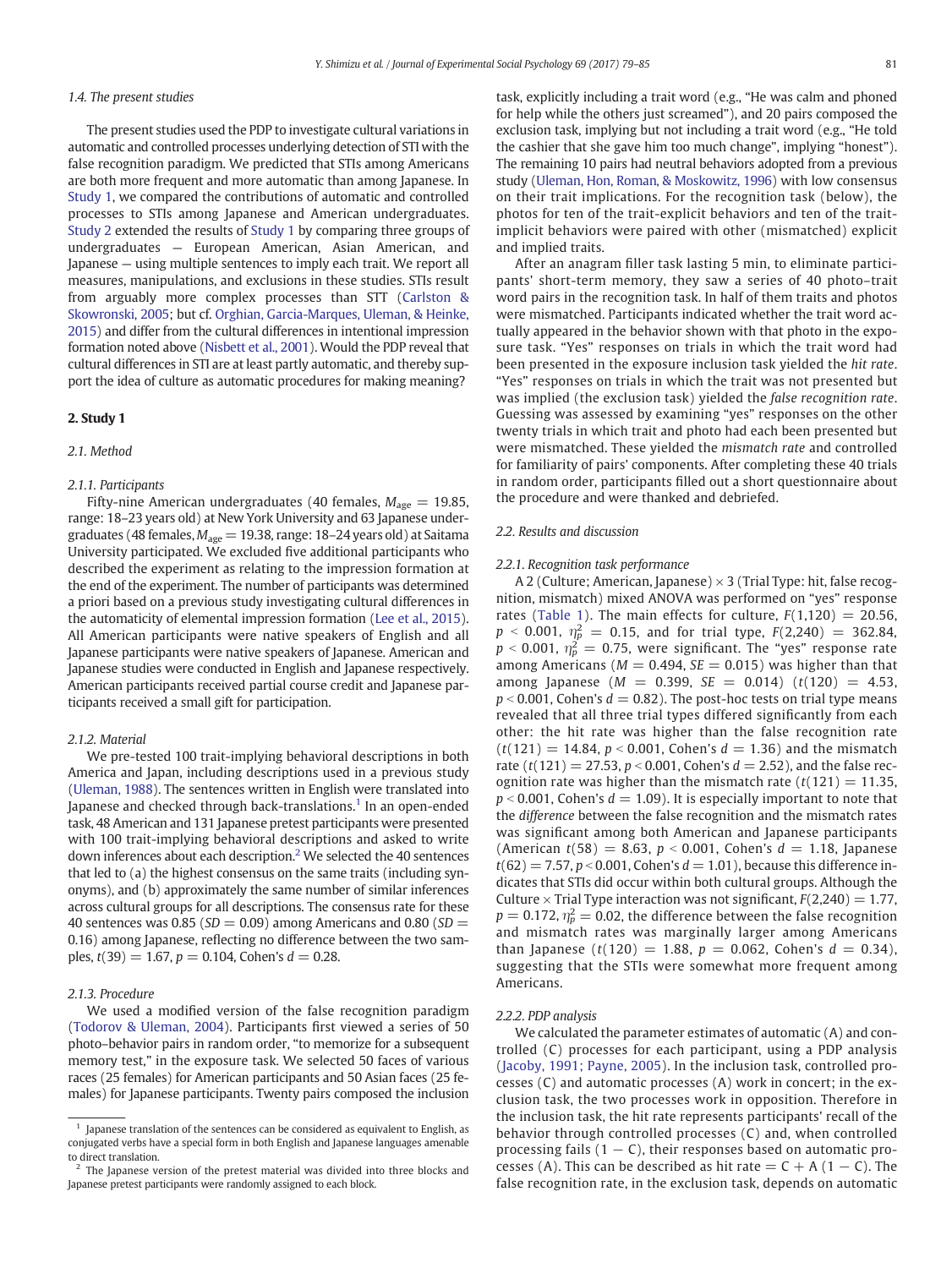# <span id="page-3-0"></span>Table 1

Percentage of "yes" responses for the recognition task in Study 1 and 2.

|                        | Study 1      |                 | Study 2           |                |              |
|------------------------|--------------|-----------------|-------------------|----------------|--------------|
|                        | American     | <i>lapanese</i> | European American | Asian American | apanese      |
| Hit rate               | 0.790(0.021) | 0.708(0.023)    | 0.831(0.024)      | 0.813(0.025)   | 0.780(0.023) |
| False recognition rate | 0.483(0.031) | 0.343(0.026)    | 0.564(0.034)      | 0.563(0.039)   | 0.420(0.029) |
| Mismatch rate          | 0.212(0.018) | 0.146(0.015)    | 0.140(0.018)      | 0.148(0.020)   | 0.110(0.015) |

Note. Standard error in parentheses.

processing when the controlled processing fails. Of course it must fail because the trait was only implied, not presented. This can also be expressed as the false recognition rate =  $A(1 - C)$ . Based on these equations, we can obtain the parameter estimates of controlled and automatic processes (see [McCarthy & Skowronski,](#page-6-0) [2011](#page-6-0), for more details). $3$ 

Fig. 1 shows the controlled processing estimates (C) and the automatic processing estimates  $(A)$  corrected for guessing.<sup>4</sup> The differences between cultures on A and C were examined in separate t-tests because these are on different scales and not directly comparable. The A parameter estimate was higher among American participants than among Japanese participants,  $t(120) = 2.39$ ,  $p = 0.018$ , Cohen's  $d = 0.43$ , but the C parameter estimate did not differ between cultures,  $t(120)$  = 1.11,  $p = 0.271$ , Cohen's  $d = 0.20$ .

Study 1 indicates that STIs occurred among both American and Japanese participants, but the incidence of STIs among Americans was a little higher than among Japanese. In addition, the contribution of automatic but not controlled processes to STI false recognition varied between cultures. As expected, STIs among Americans were more automatic than among Japanese. This is consistent with identifying deep cultural differences as differences in automatic procedural knowledge.

#### 3. Study 2

In [Study 1](#page-2-0), American participants consisted of people from various ethnic groups. Given that previous studies have found differences in STI among ethnic subgroups within the United States ([Na & Kitayama,](#page-6-0) [2011; Zárate et al., 2001\)](#page-6-0), exploring cultural influences on STIs between American subgroups and Japanese participants is of interest. Therefore, we included three groups of participants in Study 2: European Americans, Asian Americans, and Japanese.

In addition, we decided to use multiple sentences in the exposure task in Study 2. [Zárate et al. \(2001\)](#page-6-0) found cultural differences only when they showed participants several behaviors that implied each trait. Multiple sentence stimuli may be more sensitive for detecting cultural differences in STI than single sentences.

# 3.1. Method

#### 3.1.1. Participants

Participants were 60 European American (40 females,  $M_{\text{age}} = 19.68$ , range: 18–26 years old) and 58 Asian American (42 females,  $M_{\text{age}} =$ 

19.47, range: 18–23 years old) undergraduates at New York University, and 50 Japanese (36 females,  $M_{\text{age}} = 19.86$ , range: 18–23 years old) undergraduates at Saitama University. Seven additional participants who related the experiment to impression formation were excluded. The sample size was determined a priori and was based on a previous study ([Lee et al., 2015](#page-6-0)). All American participants were native speakers of English and all Japanese participants were native speakers of Japanese. Studies were conducted in the language of instruction. Participants from two American groups received partial course credit and Japanese participants received a small gift for participation.

# 3.1.2. Material

For each stimulus, we combined two behavioral sentences that had a high consensus implication rate in the pretest for [Study 1](#page-2-0) and implied the same trait. For example, two sentences that imply "honest" were combined into "He told the cashier that she gave him too much change. He even returned a lost wallet with all the money still in it." Twenty four multiple sentences were used in the exposure task. We also constructed multiple neutral sentences in the same way.

#### 3.1.3. Procedure

The procedure was the same as [Study 1](#page-2-0), except that we randomly showed 34 photograph–behavior pairs in the exposure task and 24 photograph–trait word pairs in the recognition task. In the exposure task, photographs were paired with 34 multiple sentences: 12 explicit, 12 implicit, and 10 neutral. We used 34 faces of various races (17 females) for the two American groups and 34 Asian faces (17 females) for the Japanese group.

#### 3.2. Results and discussion

#### 3.2.1. Recognition task performance

A 3 (Culture; European American, Asian American, Japanese)  $\times$  3 (Trial Type: hit, false recognition, mismatch) mixed ANOVA was performed using "yes" response rates as the dependent variables (Table 1). The main effects for culture,  $F(2,165) = 5.31, p = 0.006$ ,



Fig. 1. Estimates of controlled and automatic processing in [Study 1](#page-2-0). Error bars represent standard errors.

<sup>&</sup>lt;sup>3</sup> The A and C parameters can occasionally have negative values. It is theoretically impossible for either automatic or controlled processing to have less-than-zero influence on subsequent tasks. Therefore, following [McCarthy and Skowronski \(2011\),](#page-6-0) negative estimates of automatic processing or controlled processing were replaced by zero. These cases were rare, 6.1% in Study 1 and 7.3% in Study 2.

<sup>&</sup>lt;sup>4</sup> We used the probability correction procedure that is the most conservative approach to correction for guessing (G) (see [McCarthy & Skowronski, 2011\)](#page-6-0). In this approach, guessing was considered to reflect the probability of a yes response in the absence of both controlled and automatic processing. This is expressed as Guessing (the mismatch rate) =  $G(1 - C)(1 - A)$ . Following [McCarthy and Skowronski \(2011\)](#page-6-0), we adjusted inclusion and exclusion task performance for guessing; the hit rate =  $C + A(1 - C) + G(1 - C)(1 - A)$  and the false recognition rate =  $A(1 - C) + G(1 - C)(1 - A)$ . Therefore, A estimates can be expressed as A = (the false recognition rate – G + GC) /  $[(1 – C)(1 – G)]$ .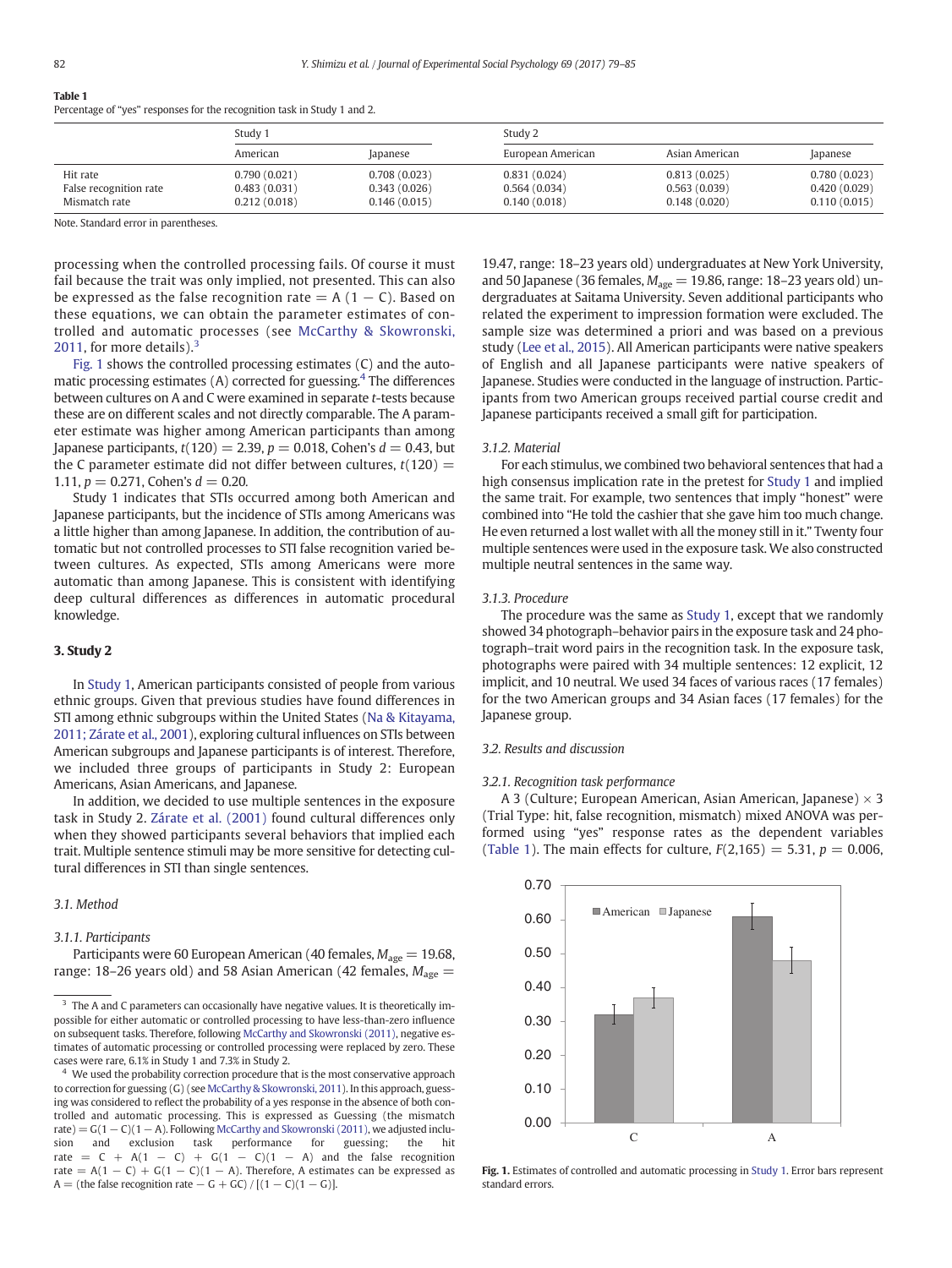$\eta_p^2 =$  0.06, and for trial type,  $F\rm{(2,330)} =$  571.91,  $p$  < 0.001,  $\eta_p^2 =$  0.78, were significant. The "yes" response rates among European American  $(M = 0.512, SE = 0.018)$  and Asian American participants  $(M = 0.512, SE = 0.018)$ 0.508,  $SE = 0.020$ ) were higher than that among Japanese participants  $(M = 0.437, SE = 0.013)$   $(t(108) = 3.25, p = 0.002, Cohen's d =$ 0.62;  $t(106) = 2.84$ ,  $p = 0.005$ , Cohen's  $d = 0.55$ , respectively). The post-hoc tests on trial type means revealed that all three trial types differed significantly from each other: the hit rate was higher than the false recognition rate (t(167) = 12.86,  $p < 0.001$ , Cohen's  $d = 1.02$ ) and the mismatch rate (t(167) = 38.66,  $p < 0.001$ , Cohen's  $d = 3.01$ ), and the false recognition rate was higher than the mismatch rate  $(t(167) =$ 19.33,  $p < 0.001$ , Cohen's  $d = 1.64$ ). The interaction for Culture  $\times$  Trial Type was marginally significant,  $F(4,330)=2.03$ ,  $p=0.090$ ,  $\eta_p^2=0$ 0.02. The post-hoc analyses revealed that simple effects for trial type were significant among all culture groups (European American  $F(2,118) = 218.48$ ,  $p < 0.001$ ,  $\eta_p^2 = 0.79$ , Asian American  $F(2,114) =$ 168.38,  $p < 0.001$ ,  $\eta_p^2 = 0.75$ , Japanese  $F(2,98) = 205.37$ ,  $p < 0.001$ ,  $\eta_p^2=$  0.81). The differences between false recognition and mismatch rates differed among cultures,  $F(2,167) = 3.23$ ,  $p = 0.042$ ,  $\eta_p^2 = 0.04$ . The difference was larger among European Americans and Asian Americans than among Japanese ( $t(108) = 2.43$ ,  $p = 0.017$ , Cohen's  $d = 0.47$ ;  $t(106) = 2.18$ ,  $p = 0.031$ , Cohen's  $d = 0.42$ , respectively). There was no difference between American subgroups ( $t(116) = 0.17$ ,  $p = 0.867$ , Cohen's  $d = 0.03$ ). Thus STIs occurred among all groups, and were more frequently among European and Asian Americans than among Japanese.

#### 3.2.2. PDP analysis

The C and A parameter estimates were calculated in the same way as in [Study 1](#page-2-0) (Fig. 2). One-way ANOVAs were conducted for A and C parameters separately to examine the differences among culture groups. Results replicated the results of [Study 1:](#page-2-0) the A parameter differed among culture groups,  $F(2, 165) = 4.41$ ,  $p = 0.014$ ,  $\eta_p^2 = 0.05$ , and the C parameter did not differ among culture groups,  $F(2, 165) = 2.19$ ,  $p\,=\,0.116$ ,  $\eta_p^2\,=\,0.03$ . The A parameter for the European American and Asian American group was higher than for the Japanese group  $(t(108) = 2.90, p = 0.005, \text{ Cohen's } d = 0.56; t(106) = 2.23, p =$ 0.028, Cohen's  $d = 0.43$ , respectively).

#### 4. General discussion

The present studies were designed to explore the extent to which cultural variations in STI are the result of automatic procedures for inferring and recalling meaning. We used a modified version of the false recognition paradigm ([Todorov & Uleman, 2004](#page-6-0)) and PDP ([Jacoby, 1991;](#page-6-0) [Payne, 2005\)](#page-6-0) to determine whether contributions of automatic and



Fig. 2. Estimates of controlled and automatic processing in [Study 2.](#page-3-0) Error bars represent standard errors.

controlled processes to STIs differ across cultures. Two studies compared American and Japanese participants on STI. The results of [Study](#page-2-0) [1](#page-2-0) indicate that STIs occurred among both American and Japanese participants, and STIs were more frequent and more automatic among American than among Japanese participants. In [Study 2,](#page-3-0) we used multiple sentences in the exposure task and compared European American, Asian American, and Japanese participants. [Study 2](#page-3-0) replicated the results of [Study 1](#page-2-0) in that STIs occurred among all groups, and STIs among European and Asian American groups were more frequent and more automatic than that among the Japanese group.

We found cultural differences in STI between American and Japanese participants but no differences between European American and Asian American participants [\(Study 2\)](#page-3-0). This seems inconsistent with previous findings that STIs do not occur among Asian Americans [\(Na & Kitayama, 2011\)](#page-6-0) or Latino Americans ([Zárate et al., 2001](#page-6-0)). However, there are several important differences among these studies. First, the tasks differed. [Na and Kitayama \(2011\)](#page-6-0) used novel measures of STI, a face-primed lexical decision task and an N400 ERP measure. [Zárate et al. \(2001\)](#page-6-0) used a lexical decision and an adapted savings-inrelearning ([Carlston & Skowronski, 1994\)](#page-5-0) task. These may differ in their sensitivity from our more common false recognition procedure.

Second, instructions and materials were in English for both the Euroand Asian-American samples in [Na and Kitayama \(2011\)](#page-6-0) and the Anglo and Latino samples in [Zárate et al. \(2001\)](#page-6-0). This may have compromised the tasks' sensitivity.

Third, there were likely bilingual participants in the Asian- and Latino-American groups in these studies. Bilingualism confers cognitive benefits on adults ([Kroll & Bialystok, 2013\)](#page-6-0) and children [\(Adesope,](#page-5-0) [Lavin, Thompson, & Ungerleider, 2010](#page-5-0)). In particular, recent studies of executive functions found advantages for bilinguals ([Barac & Bialystok,](#page-5-0) [2012](#page-5-0)). Such enhanced executive function may have affected sensitivity in previous studies, especially on tasks that require fast, accurate responses. For example, in [Na and Kitayama's \(2011\)](#page-6-0) study 1, STIs were detected with a lexical decision task with face primes. Results showed differences in accuracy and RT between implied traits and unrelated traits among Europeans but not Asian Americans. But Asian Americans showed a ceiling effect on accuracy (99% for real words) and uniformly rapid RTs (p. 1027). Bilingualism and degrees of acculturation should be controlled for in future studies.

#### 4.1. Culture, automaticity, and STIs

Are STIs universal or culture specific? Our results suggest that STIs are universal and culture specific. Even 6–11-month-old infants evaluate others based on their helpful and unhelpful behaviors ([Hamlin,](#page-6-0) [2014\)](#page-6-0), and 12-month olds make trait inferences of some kind [\(Kuhlmeier, Wynn, & Bloom, 2003](#page-6-0)). Given the likelihood that infants' social perceptions are spontaneous [\(Baillargeon, Scott, & Bian, 2016](#page-5-0)), STI may be fundamental and universal for humans. The ability to mentalize and infer others' traits immediately is one of the important survival skills in a complex social world. So people may universally infer others' traits from their behaviors, spontaneously and automatically, from very early in ontogeny. However, STI processes should also be gradually attuned to culture-specific patterns with age. For example, [Miller \(1984\)](#page-6-0) investigated cultural differences in the development of causal attributions. Hindu and American adults and children aged 8, 11, and 15 described others' behaviors and the reasons for them. Young children did not differ. But Americans showed increasing rates of dispositional attributions with age, while Hindu participants maintained high rates of situational attributions.

The two studies reported here show that STIs occur in both American and Japanese samples, but they differ in the extent to which automatic processes are involved. False recognition in both samples depended on controlled and automatic processes, but automatic processes were more prominent for Americans. Cultural difference in automatic processes are particularly important because automatic processes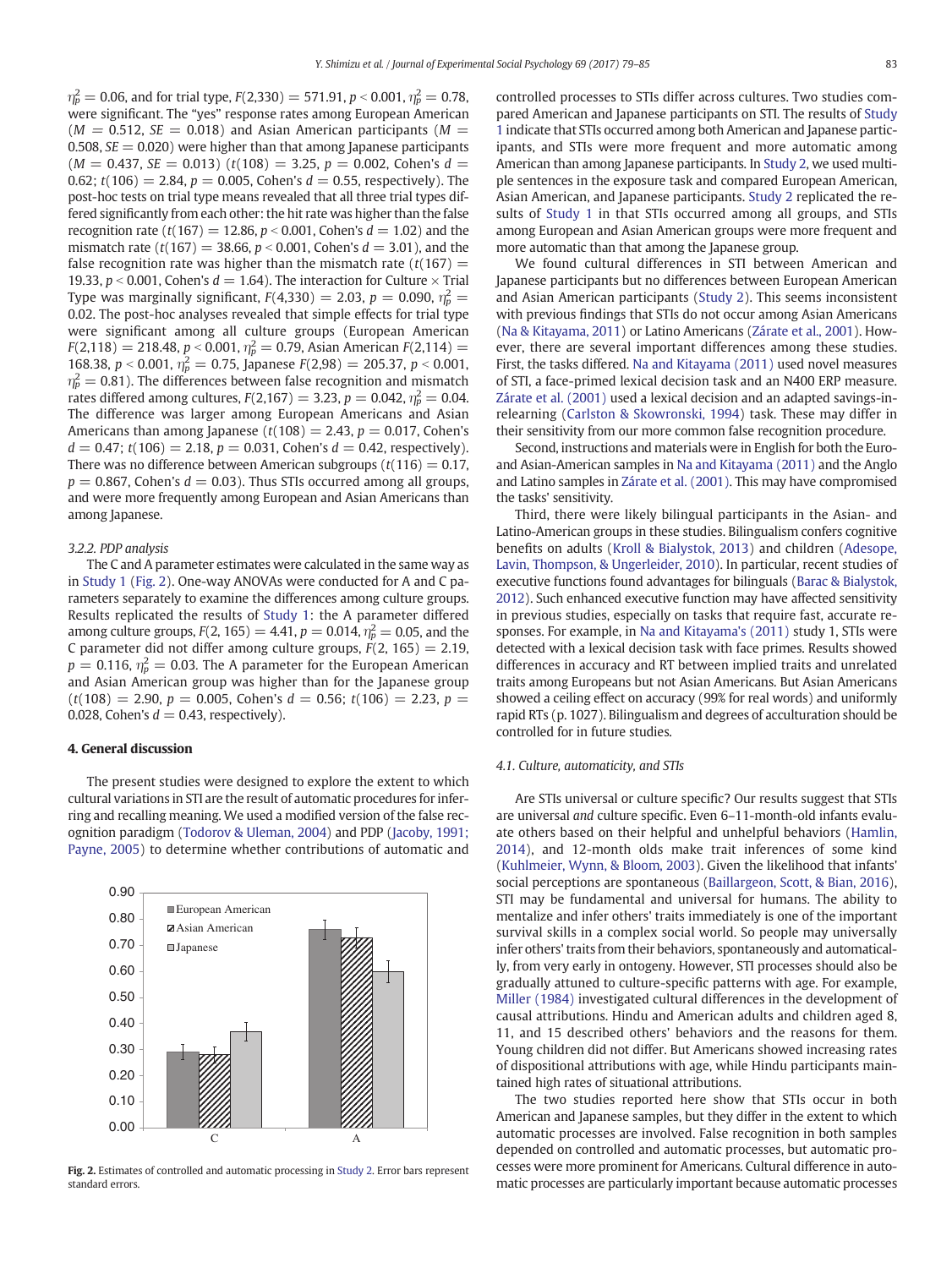<span id="page-5-0"></span>are "deep" — difficult to change, and hence relatively enduring and more diagnostic of membership and participation in the culture. They represent knowledge acquired slowly through socialization and/or acculturation. They are a kind of expertise, conferred by specific national, ethnic, socio-economic or occupational subcultures.

Automatic processes and procedural knowledge differ from the declarative knowledge of explicit beliefs. Explicit beliefs and values are measured through self-report and are relatively easy to change. Many cross-cultural research programs rely on self-reports. For example, [Spencer-Rodgers, Williams, and Peng \(2010\)](#page-6-0) describe "three main traditions in cultural psychology" that focus on 1) norms and values (e.g., collectivism/individualism), (2) self-construals (e.g., interdependence/independence), and (3) culture and cognition (e.g., holistic/analytic thinking) which has focused largely on exploring East–West differences in basic cognition. All three traditions rely largely (but not exclusively) on self-reports and explicit judgments.

But there is growing interest in the ways that automatic processes distinguish among cultures. [Mason and Morris \(2010\)](#page-6-0) reviewed attribution and neuroscience evidence, finding that cultural psychology has demonstrated that East–West differences emerge with tasks that tap automatic processing. They noted that "this view that culture permeates into automatic, unconscious processing of attributions…has the potential to provide a more complete account of the mechanisms underlying cultural differences" (p. 300). [Mauss, Bunge, and Gross \(2008, chap. 2\)](#page-6-0) also reviewed automatic emotion regulation. They note that cultural norms and practices become habitual, and have a powerful automatic component.

The criteria for automaticity differ among the studies cited, and usually depend on identifying particular tasks as automatic (e.g., priming, and/or tasks that are unconscious, or uncontrolled, or unaffected by cognitive load, etc.). However, these tasks require both automatic and controlled processes. The various properties of "automaticity" cited in past literature do not always covary. Our preference for the PDP conception of "automatic" and "controlled" is based on (1) recognizing that both automatic and controlled processes usually contribute to task performance; (2) preferring the theoretical clarity of defining "automatic" processes as those that cannot be controlled, in tasks that actually require control (i.e., avoiding false recognition in the studies above); and (3) valuing the quantitative estimates it provides of the contribution of automatic (A) and controlled (C) processes to task performance, which facilitate comparisons across studies.

Controlled processes are central to following instructions, focusing attention, and monitoring performance. So as noted, "tasks are almost never process pure" [\(Jacoby, 1991, p. 534](#page-6-0)). PDP addresses this issue. In addition, relying on single indicators of automaticity such as null results with cognitive load or a lack of awareness does not ensure that other indicators of automaticity will yield the same results. For example, initial research on STIs [\(Winter & Uleman, 1984\)](#page-6-0) suggested that they are automatic because they are unintended and unconscious. However, subsequent work showed that concurrent cognitive load can interfere with STI ([Uleman, Newman, & Winter, 1992\)](#page-6-0) and that it depends on working memory capacity ([Wells, Skowronski, Crawford, Scherer, & Carlston,](#page-6-0) [2011\)](#page-6-0). Defining an automatic process as one which cannot be controlled when control is a task requirement is more straightforward and closer to the usual meaning of "control" than is defining automaticity with a list of requirements that do not always covary. The PDP does this. Finally, the quantitative estimates of controlled and automatic processes' contributions to task performance allow comparisons across studies and samples, as illustrated in this paper. These estimates will vary with task, context, and sample, but such variation is informative.

The PDP model is based on controlled (C) and automatic (A) processes being independent. Although empirical independence does not guarantee theoretical independence [\(Jacoby & Shrout, 1997\)](#page-6-0), it may support this assumption. The correlations between C and A (corrected for guessing) in [Study 1](#page-2-0) were 0.20 in the Japanese sample

and 0.15 in the American sample. In [Study 2,](#page-3-0) they were −0.24 in the Japanese sample,  $-0.03$  in the Asian-American sample, and  $-0.01$  in the American sample. Using the r to z transformation, these average 0.01, and none reach conventional levels of significance. Furthermore, research on STIs by [McCarthy and Skowronski \(2011\)](#page-6-0) and Ferreira et al. (2012) has shown the dissociation of C and A by manipulating each independent of the other.

## 4.2. Future directions

Future studies are needed to explore cultural variations in the cooccurrences of spontaneous trait and spontaneous situation inferences (SSIs). [Ham and Vonk \(2003\)](#page-6-0) reported that STIs and SSIs can occur simultaneously. Given that Asian people are more sensitive to contextual information than Westerners, they may make more SSIs and do so more automatically than Western people. We expect that the same would be true of spontaneous trait inferences about groups (STIGs; [Hamilton](#page-6-0) [et al., 2015\)](#page-6-0) and spontaneous role inferences (Chen, Banerji, Moons, & Sherman, 2014) because these are both more contextual than STIs. It would also be interesting to explore how chronic cultural differences in inference goals and cognitive load interact on stimuli that equally afford trait and situational inferences, as in [Todd, Molden, Ham, and Vonk](#page-6-0) [\(2011, Experiment 4\)](#page-6-0).

Beyond this lies the larger project of expanding the list of tasks (inferences, actions, judgments, stereotyping, etc.) in which cultural differences result from automatic rather than controlled processes. A comprehensive literature review is beyond the scope of this paper, and most of the research remains to be done. But such a project could put our understanding of deep cultural differences on a firmer empirical basis, and advance a more tractable conception of "culture."

### References

- Adesope, O. O., Lavin, T., Thompson, T., & Ungerleider, C. (2010). A systematic review and meta-analysis of the cognitive correlates of bilingualism. Review of Educational Research, 80, 207–245. http://dx.doi.org[/10.3102/0034654310368803.](http://dx.doi.org/10.3102/0034654310368803)
- Baillargeon, R., Scott, R. M., & Bian, L. (2016). Psychological reasoning in infancy. Annual Review of Psychology, 67, 159–186. http://dx.doi.org/[10.1146/annurev-psych.](http://dx.doi.org/10.1146/annurev-psych.010213-115033) [010213-115033.](http://dx.doi.org/10.1146/annurev-psych.010213-115033)
- Barac, R., & Bialystok, E. (2012). Bilingual effects on cognitive and linguistic development: Role of language, cultural background, and education. Child Development, 83, 413–422. http://dx.doi.org/[10.1111/j.1467-8624.2011.01707.x](http://dx.doi.org/10.1111/j.1467-8624.2011.01707.x).
- Bargh, J. A. (1994). [The four horsemen of automaticity: Awareness, intention, ef](http://refhub.elsevier.com/S0022-1031(16)30164-0/rf0020)ficiency, [and control in social cognition. In R. S. WyerJr., & T. K. Srull \(Eds.\),](http://refhub.elsevier.com/S0022-1031(16)30164-0/rf0020) Handbook of social [cognition \(2nd ed.\). Basic processes](http://refhub.elsevier.com/S0022-1031(16)30164-0/rf0020), Vol. 1. (pp. 1-40). Hillsdale, NJ: Erlbaum.
- Carlston, D. E., & Skowronski, J. J. (1994). Savings in the relearning of trait information as evidence for spontaneous inference generation. Journal of Personality and Social Psychology, 66, 840–856. http://dx.doi.org/[10.1037/0022-3514.66.5.840](http://dx.doi.org/10.1037/0022-3514.66.5.840).
- Carlston, D. E., & Skowronski, J. J. (2005). Linking versus thinking: Evidence for the different associative and attributional bases of spontaneous trait transference and spontaneous trait inference. Journal of Personality and Social Psychology, 89, 884–898. http:// dx.doi.org[/10.1037/0022-3514.89.6.884](http://dx.doi.org/10.1037/0022-3514.89.6.884).
- Chen, J. M., Banerji, I., Moons, W. G., & Sherman, J. W. (2014). Spontaneous social role inferences. Journal of Experimental Social Psychology, 55, 146–153. http://dx.doi.org[/10.](http://dx.doi.org/10.1016/j.jesp.2014.07.003) [1016/j.jesp.2014.07.003.](http://dx.doi.org/10.1016/j.jesp.2014.07.003)
- Chiu, C. -y., & Hong, Y. -y. (2007). [Cultural processes: Basic principles. In A. W. Kruglanski,](http://refhub.elsevier.com/S0022-1031(16)30164-0/rf0040) & E. T. Higgins (Eds.), [Social psychology: Handbook of basic principles](http://refhub.elsevier.com/S0022-1031(16)30164-0/rf0040) (pp. 785–804) [\(2nd ed.\). New York: Guilford Press.](http://refhub.elsevier.com/S0022-1031(16)30164-0/rf0040)
- Chiu, C. -y., Ng, S., & Au, E. W. M. (2013). [Culture and social cognition. In D. E. Carlston](http://refhub.elsevier.com/S0022-1031(16)30164-0/rf0045) (Ed.), [The Oxford handbook of social cognition](http://refhub.elsevier.com/S0022-1031(16)30164-0/rf0045) (pp. 767–785). New York: Oxford Uni[versity Press.](http://refhub.elsevier.com/S0022-1031(16)30164-0/rf0045)
- Ferreira, M. B., Garcia-Marques, L., Sherman, S. J., & Sherman, J. W. (2006). Automatic and controlled components of judgment and decision making. Journal of Personality and Social Psychology, 91, 797–813. http://dx.doi.org[/10.1037/0022-3514.91.5.797.](http://dx.doi.org/10.1037/0022-3514.91.5.797)
- Ferreira, M. B., Garcia-Marques, L., Hamilton, D., Ramos, T., Uleman, J. S., & Jerónimo, R. (2012). On the relation between spontaneous trait inferences and intentional inferences: An inference monitoring hypothesis. Journal of Experimental Social Psychology, 48, 1–12. http://dx.doi.org[/10.1016/j.jesp.2011.06.013.](http://dx.doi.org/10.1016/j.jesp.2011.06.013)
- Fiske, A. P., Kitayama, S., Markus, H. R., & Nisbett, R. E. (1998). [The cultural matrix of social](http://refhub.elsevier.com/S0022-1031(16)30164-0/rf0060) psychology. [The handbook of social psychology \(4th ed.\)Vols. 1 and 2](http://refhub.elsevier.com/S0022-1031(16)30164-0/rf0060). (pp. 915–981). [New York, NY, US: McGraw-Hill.](http://refhub.elsevier.com/S0022-1031(16)30164-0/rf0060)
- Geertz, C. (1973). [The impact of the concept of culture on the concept of man.](http://refhub.elsevier.com/S0022-1031(16)30164-0/rf0065) The inter[pretation of cultures: Selected essays](http://refhub.elsevier.com/S0022-1031(16)30164-0/rf0065) (pp. 33–54). New York: Basic Books.
- Gelfand, M. J., Chiu, C. -y., & Hong, Y. -y. (Eds.). (2015). [Handbook of advances in culture](http://refhub.elsevier.com/S0022-1031(16)30164-0/rf0070) and psychology[. New York: Oxford Univ. Press.](http://refhub.elsevier.com/S0022-1031(16)30164-0/rf0070)